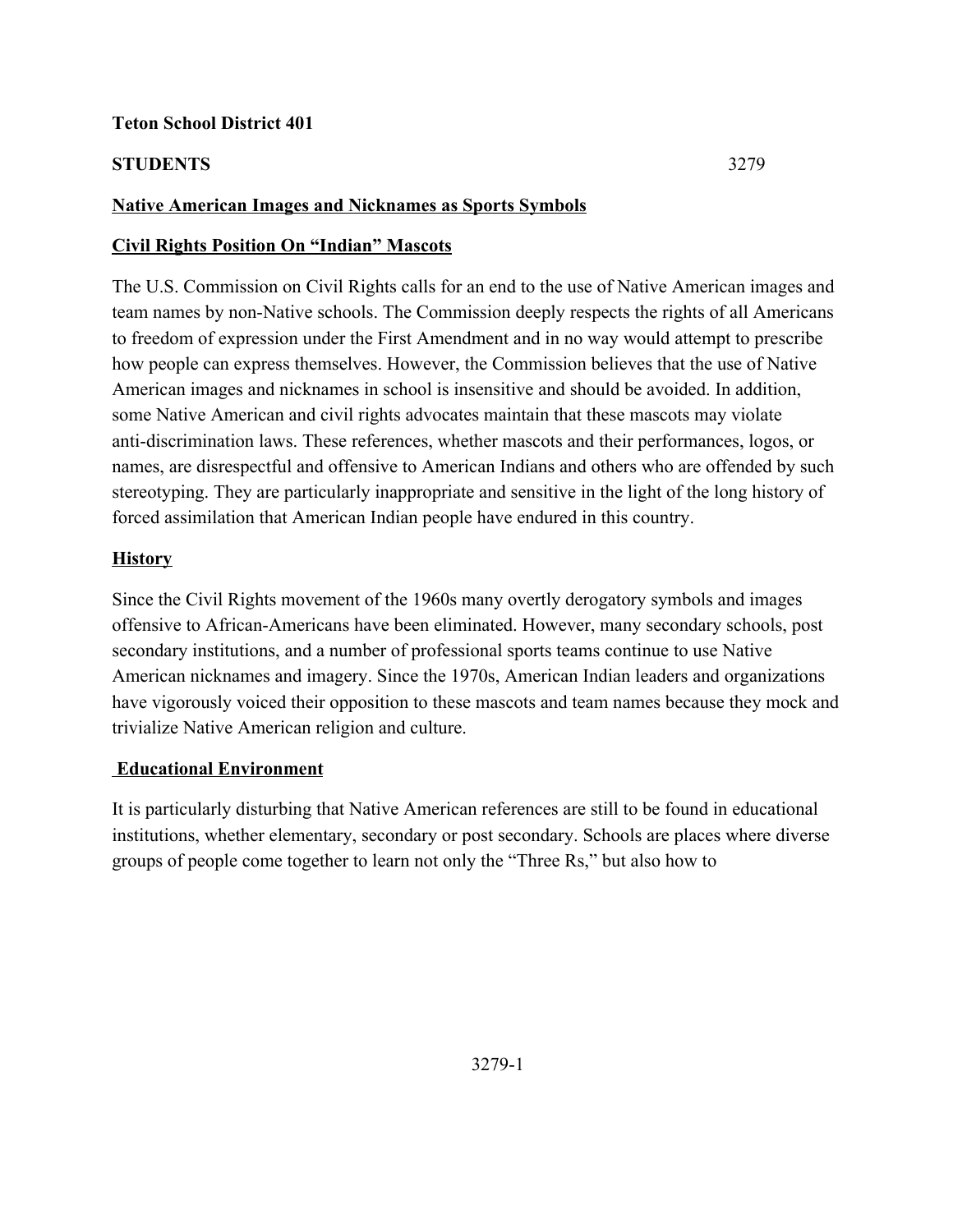interact respectfully with people from different cultures. The use of stereotypical images of Native Americans by educational institutions has the potential to create a racially hostile educational environment that may be intimidating to Indian students. American Indians have the lowest high school graduation rates in the nation and even lower college attendance and graduation rates. The perpetuation of harmful stereotypes may exacerbate these problems.

The stereotyping of any racial, ethnic, religious or other groups when promoted by our public educational institutions, teach all students that stereotyping of minority groups is acceptable, a dangerous lesson in a diverse society. Schools have a responsibility to educate their students; they should not use their influence to perpetuate misrepresentations of any culture or people. Children at the elementary and secondary level usually have no choice about which school they attend. Further, the assumption that a college student may freely choose another educational institution if she feels uncomfortable around native-based imagery is a false one. Many factors, from educational programs to financial aid to proximity to home, limit a college student's choices. It is particularly onerous if the student must also consider whether or not the institution is maintaining a racially hostile environment for Indian students.

Schools that continue to use Indian imagery and references claim that their use stimulates interest in Native American culture and honors Native Americans. These institutions have simply failed to listen to the Native groups, religious leaders, and civil rights organizations that oppose these symbols. These Indian- based symbols and team names are not accurate representations of Native Americans. Even those that purport to be positive are romantic stereotypes that give a distorted view of the past. These false portrayals prevent non-Native Americans from understanding the true historical and cultural experiences of American Indians. Sadly, they also encourage biases and prejudices that have a negative effect on contemporary Indian people. These references may encourage interest in mythical "Indians" created by the dominant culture, but they block genuine understanding of contemporary Native people as fellow Americans.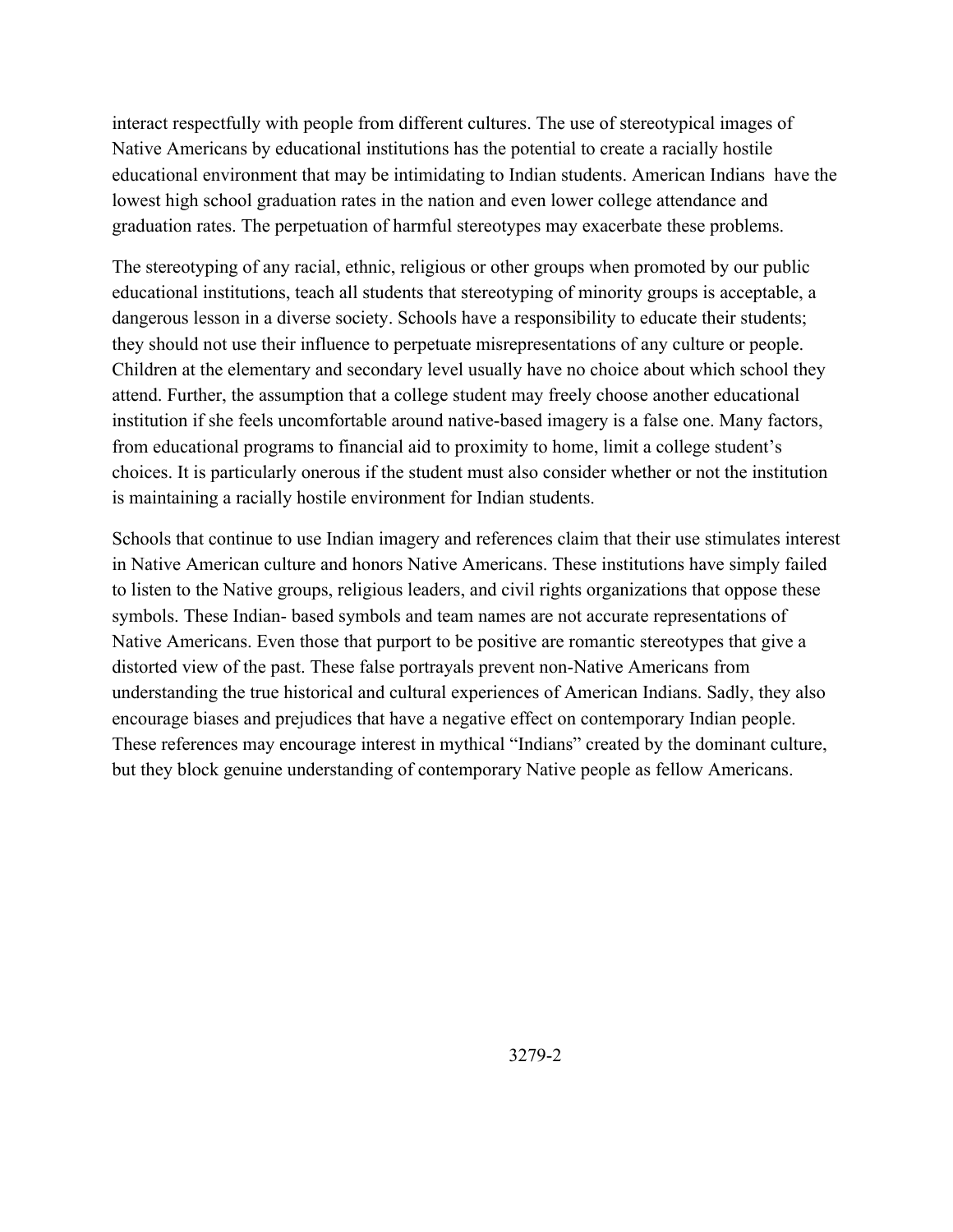#### **Elimination of Stereotypes**

The commission assumes that when Indian Imagery was first adopted for sports mascots it was not to offend Native Americans. However, the use of the imagery and traditions, no matter how popular, should end when they are offensive. We applaud those that have been fighting the fight to educate the public and the institutions that have voluntarily discontinued the use of insulting mascots. Dialogue and education are the roads to understanding. The use of American Indian mascots is not a trivial matter. The commission has a firm understanding of the problems of poverty, education, housing, and health care that face many Native Americans. The fight to eliminate Indian nicknames and images in sports is only one front of the larger battle to eliminate obstacles that confront American Indians. The elimination of Native American nicknames and images as sports mascots will benefit not only Native Americans, but all Americans. The elimination of stereotypes will make room for education about real Indian people, current Native American issues, and the rich variety of American Indian culture in our country.

# **Legal References: The United States Commission on Civil Rights April 13, 2001**

# **Position Statement**

 **Statement of the U.S. Commission on Civil Rights on the Use of Native American Images and Nicknames as Sports Symbols** 

Adopted on: September 16, 2019

Revised on:

Reviewed on: